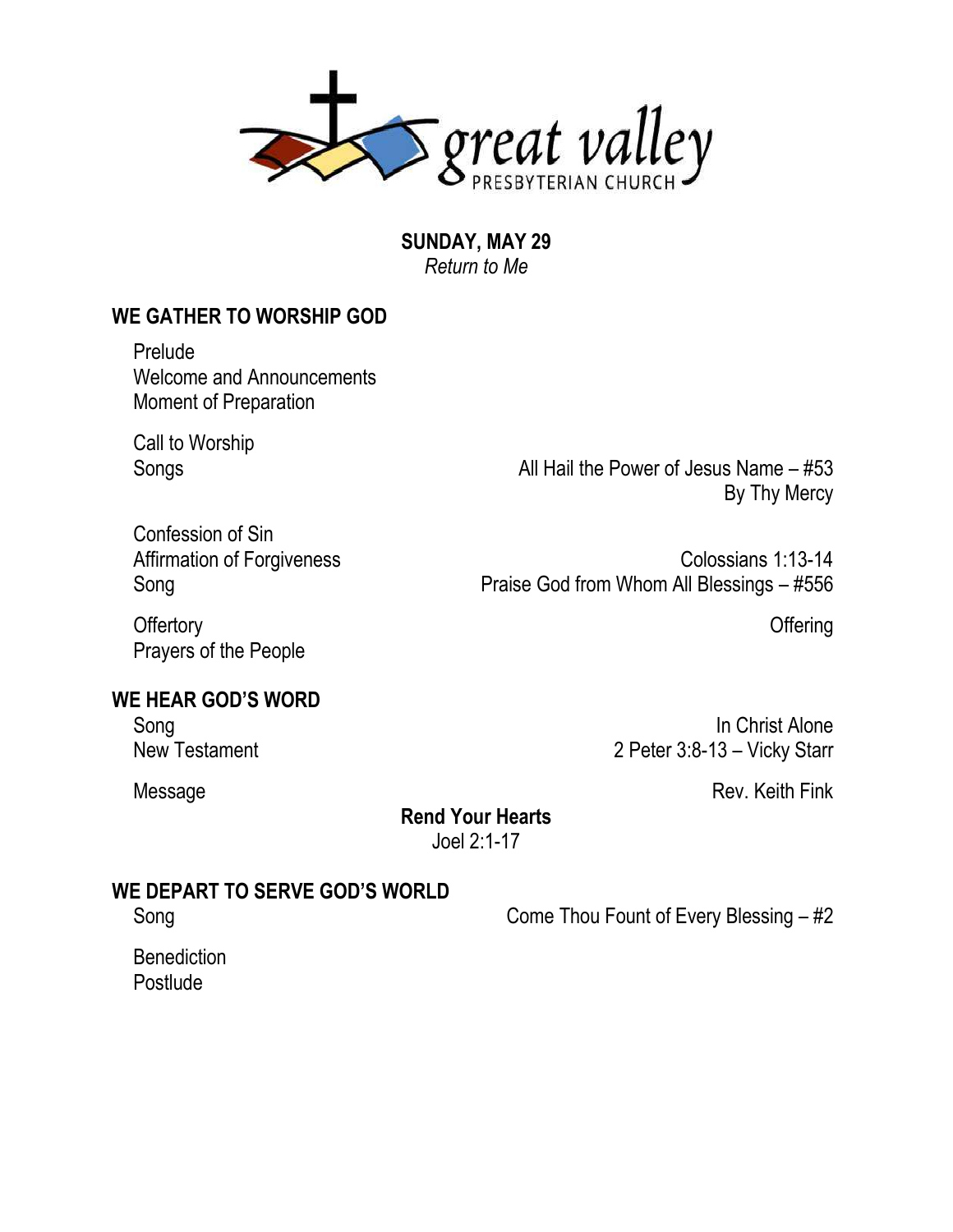#### *Return to Me* **Rend Your Hearts** Joel 2:1-17

**Question:** How should we respond when we are faced with the sudden and strong realization that God's judgement is coming?

- **I. Urgency to Acknowledge: The Day of the LORD is Coming (vs. 1-2)**
- **II. It Brings Utter Destruction (vs. 3-5)**  $\sim$  Eden to desolate wilderness
- **III. It is Unstoppable (vs. 6-9)**  $\sim$  I'm coming and I'm not stopping
- **IV. Who can Endure the Great and Awesome Day? (vs. 10-11)** ~ expected answer: no one!
- **V. Call: Rend Your Hearts & Return to the Lord your God (vs. 12-14)**
- **VI. Drop Everything and Let's Get to It (vs. 15-17)**

\*\*\*\*\*\*\*\*\*\*\*\*\*\*\*\*\*\*\*\*\*\*\*\*\*\*\*\*

**Point to Ponder:** The LORD's call is for us to rend our hearts and not our garments. Those words should cause us to examine our confession and repentance of sin. It is easy to speak of our sin in general ways, but if we are going to rend our hearts we must confess the ugly reality of our lives. Let's spend time naming the specifics of our sin to our God who is gracious and merciful.

**Next Week:** Next Sunday we will continue our sermon series entitled *Return to Me* by considering **Joel 2:18-27** 'God's Gracious Response.'

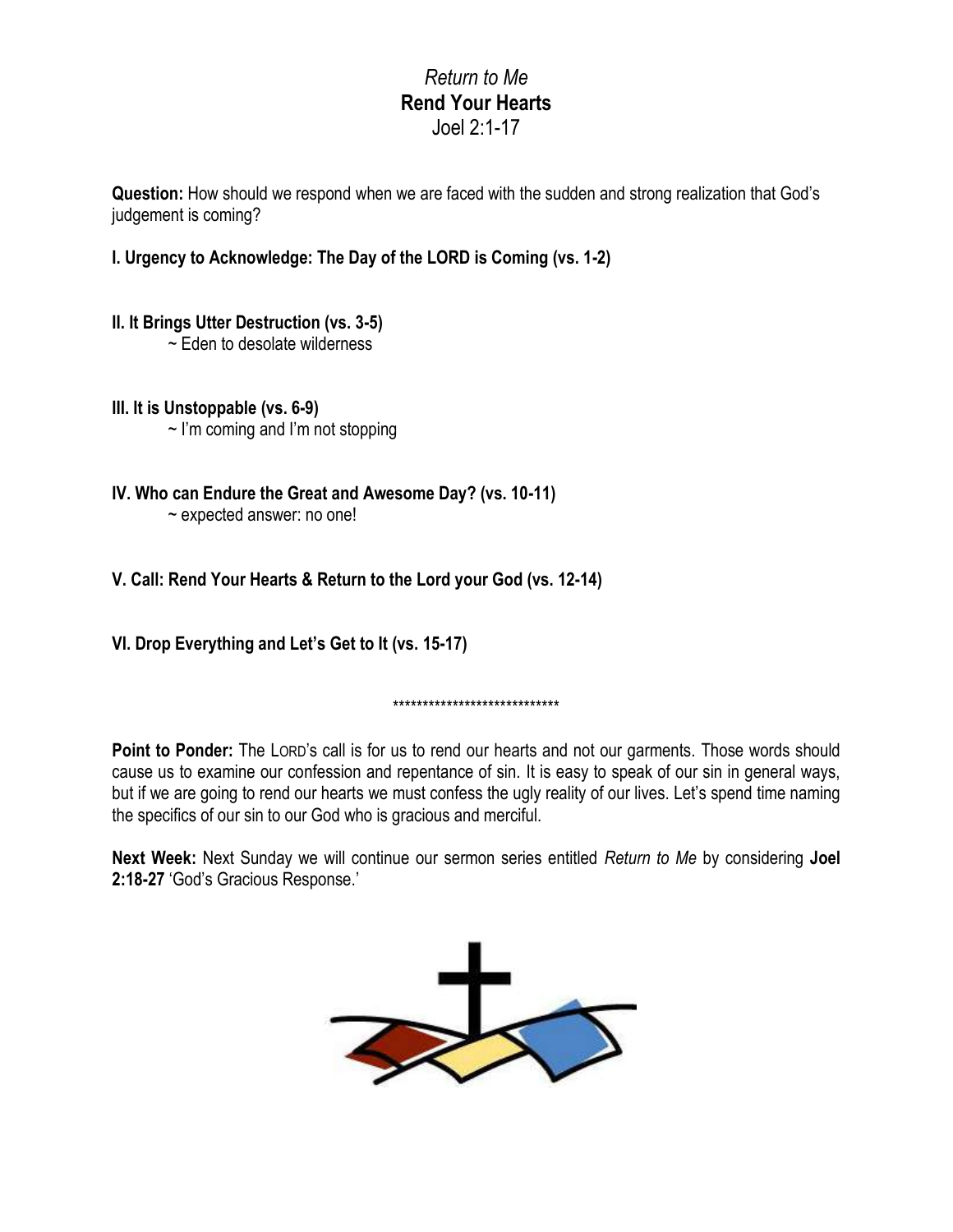# **All Hail the Power of Jesus Name**

All hail the power of Jesus' name Let angels prostrate fall Bring forth the royal diadem And crown Him Lord of all Bring forth the royal diadem And crown Him Lord of all

Ye chosen seed of Israel's race Ye ransomed from the fall Hail Him who saves you by His grace And crown Him Lord of all Hail Him who saves you by His grace And crown Him Lord of all

Let every kindred, every tribe On this terrestrial ball To Him all majesty ascribe And crown Him Lord of all To Him all majesty ascribe And crown Him Lord of all

O that with yonder sacred throng We at His feet may fall We'll join the everlasting song And crown Him Lord of all We'll join the everlasting song And crown Him Lord of all

Words by Edward Peronnet, 1779 ; adapted by John Rippon, 1787 Music by Oliver Holden, 1792

# **By Thy Mercy**

Jesus, Lord of life and glory Bend from heaven Thy gracious ear While our waiting souls adore Thee Friend of helpless sinners, hear

From the depth of nature's blindness From the hardening power of sin From all malice and unkindness From the pride that lurks within

By Thy mercy, O deliver us good Lord By Thy mercy, O deliver us Good Lord, good Lord

When temptation sorely presses In the day of Satan's power In our times of deep distresses In each dark and trying hour

When the world around is smiling In the time of wealth and ease Earthly joys our hearts beguiling In the day of health and peace

By Thy mercy, O deliver us good Lord By Thy mercy, O deliver us Good Lord, good Lord

In the weary hours of sickness In the times of grief and pain When we feel our mortal weakness When all human help is vain

In the solemn hour of dying In the awful judgment day May our souls, on Thee relying Find Thee still our Rock and Stay

By Thy mercy, O deliver us good Lord By Thy mercy, O deliver us Good Lord, good Lord

Words by James John Cummins, Music by Greg Thompson © 2004 Cardiphonia Music. CCLI #1026532.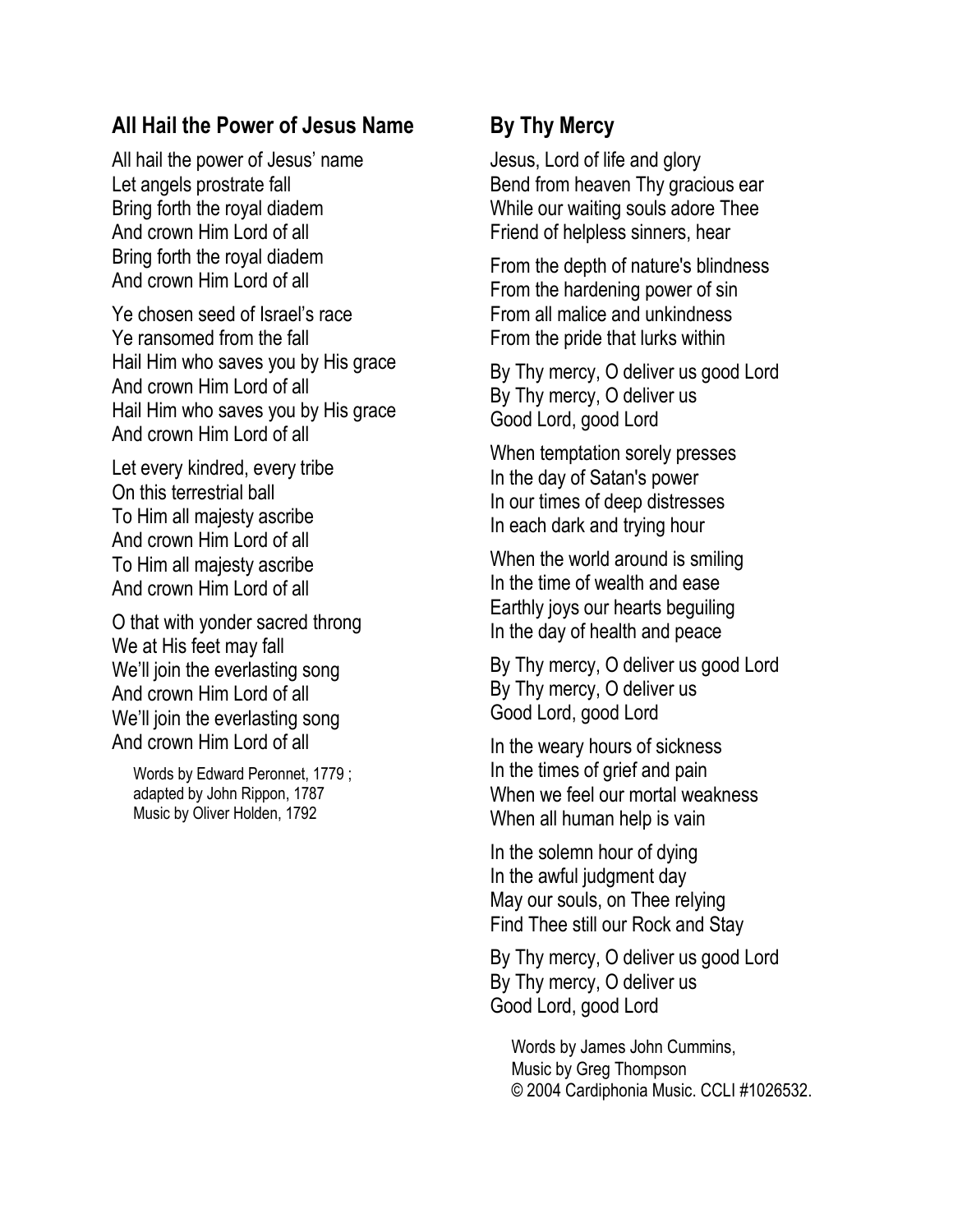## **Affirmation of Forgiveness**

Colossians 1:13-14

He has delivered us from the domain of darkness and transferred us to the kingdom of his beloved Son, in whom we have redemption, the forgiveness of sins.

# **Praise God from Whom All Blessings**

Praise God from Whom all blessings flow Praise Him all creatures here below Praise Him above ye heavenly hosts Praise Father, Son and Holy Ghost Amen

Words: *Doxology* by Thomas Ken, 1709 Music: *Old Hundredth* from Genevan Psalter, 1551

## **In Christ Alone**

In Christ alone my hope is found He is my light my strength my song This Cornerstone, this solid Ground Firm through the fiercest drought and storm What heights of love what depths of peace When fears are stilled when strivings cease My Comforter, my All in All Here in the love of Christ I stand

In Christ alone who took on flesh, Fullness of God in helpless babe This gift of love and righteousness, Scorned by the ones He came to save Till on that cross as Jesus died The wrath of God was satisfied For every sin on Him was laid Here in the death of Christ I live

There in the ground His body lay Light of the world by darkness slain Then bursting forth in glorious Day, Up from the grave He rose again And as He stands in victory, Sin's curse has lost its grip on me For I am His and He is mine, Bought with the precious blood of Christ

No guilt in life no fear in death, This is the power of Christ in me From life's first cry to final breath Jesus commands my destiny No power of hell, no scheme of man Can ever pluck me from His hand Till He returns or calls me home, Here in the power of Christ I'll stand

Till He returns or calls me home, Here in the power of Christ I'll stand

Words and music by Keith Getty and Stuart Townend © 2001 Thankyou Music. CCLI # 1026532